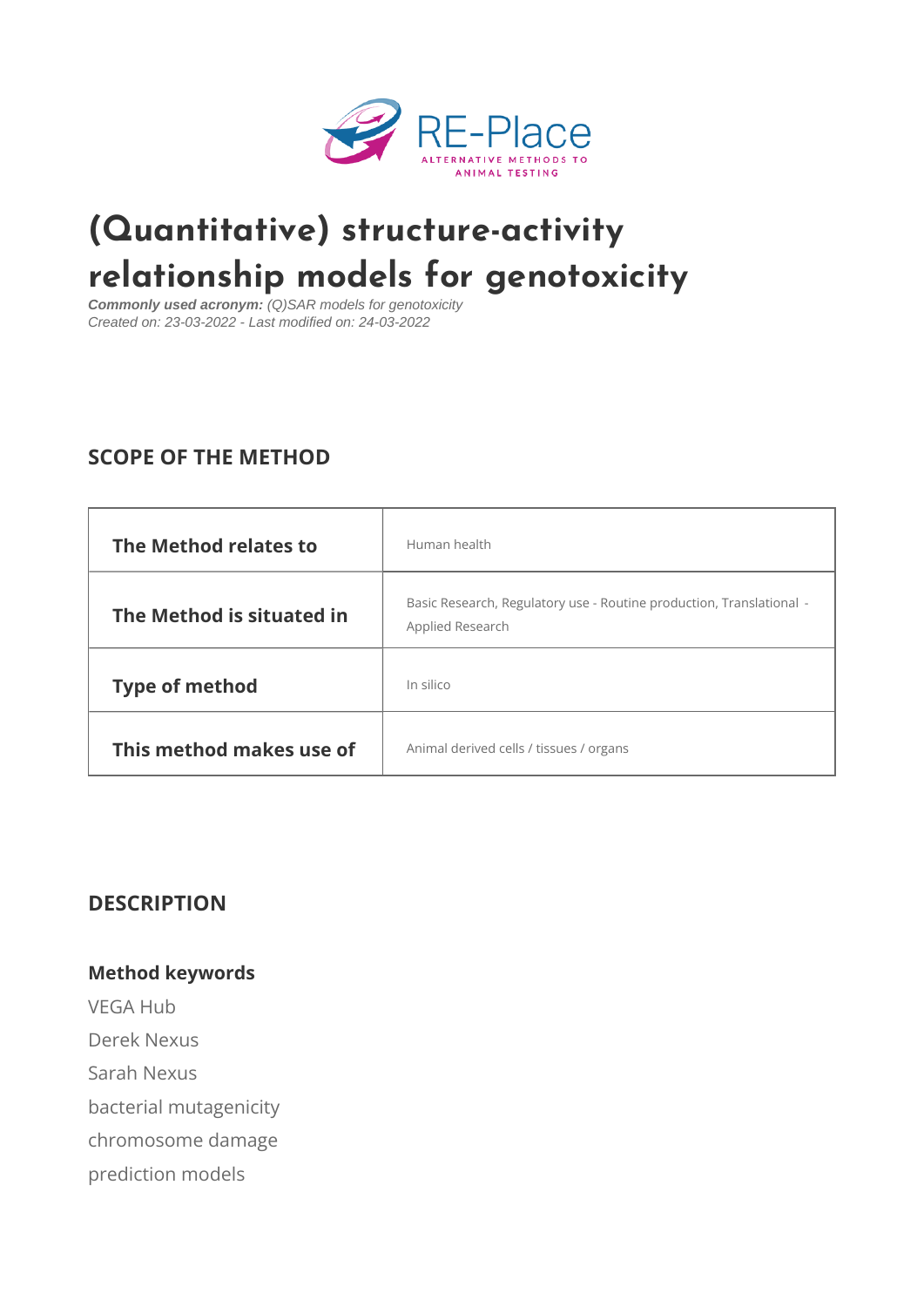in vitro micronucleus ames test

#### **Scientific area keywords**

in silico models DNA damage genotoxicity Toxicology

#### **Method description**

In silico tools are computer-assisted methodologies with a high-throughput that allow to predict the toxic potential of compounds without experimental testing. Consequently, in silico tools are time-, cost- and animal-saving in nature. The most commonly used methods are (quantitative) structure-activity relationship ((Q)SAR) models. These methodologies are based on the hypothesis that similar structures are expected to display similar biological (or toxicological) properties and mechanisms of action. Especially for (bacterial) mutagenicity, a wide variety of (Q)SAR models with good reliability exist. The bacterial reverse gene mutation test (often referred to as 'Ames test') has been the golden standard for testing mutagenicity for decades and consequently, a large collection of data is available to build robust prediction models. For the other toxicological endpoints including chromosome damage, (Q)SAR models are often still in a less advanced state although important progress has been made over the last years. (Q)SAR models are particularly of interest for priority setting or when no or limited amounts of the compound are available. Within our lab, we have the most experience with the genotoxicity models present in the open source VEGA Hub and with the commercial software Derek and Sarah Nexus.

## **Lab equipment**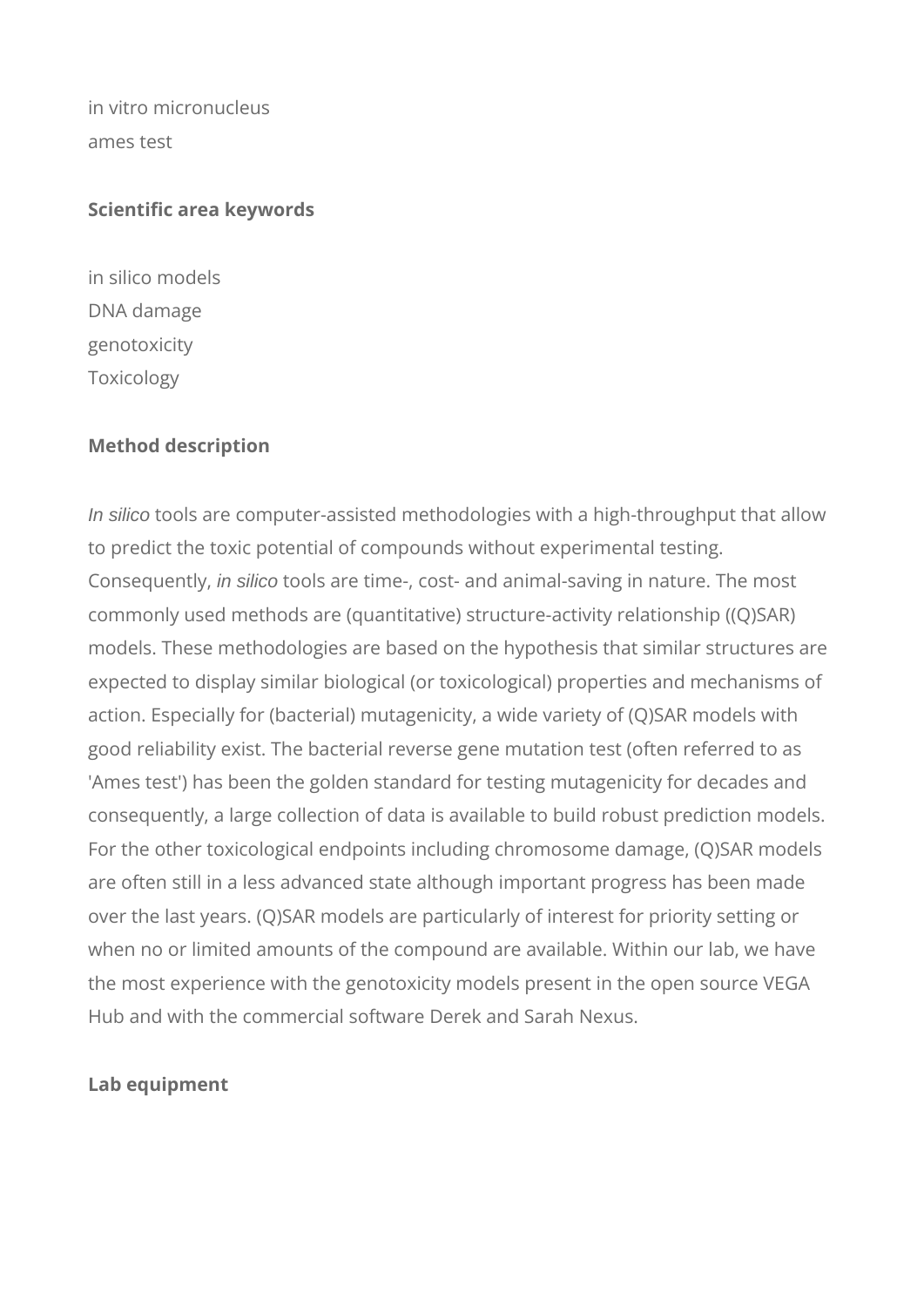Computer software:

- Commercial software: Derek Nexus, Sarah Nexus
- Open source software: VEGA Hub (https://www.vegahub.eu/)

#### **Method status**

Published in peer reviewed journal

## **PROS, CONS & FUTURE POTENTIAL**

#### **Advantages**

(Q)SAR models are time-, cost- and animal-saving in nature. Moreover, the (Q)SAR models in the VEGA Hub are freely available.

## **Challenges**

The reliability of the (Q)SAR models will depend on the quality of the data that have been used to build the model. For bacterial mutagenicity, large datasets are available, and consequently, a large number of relatively robust (Q)SAR models have been developed. Less data are available for other genotoxic endpoints such as in vitro and in vivo chromosome damage resulting in general in models with lower reliability.

#### **Modifications**

By extending/improving the underlying datasets and/or the underlying mathematical tools, new and/or updated (Q)SAR models for genotoxicity are constantly being developed.

## **Future & Other applications**

Currently, we have the most experience with the application of (Q)SAR models for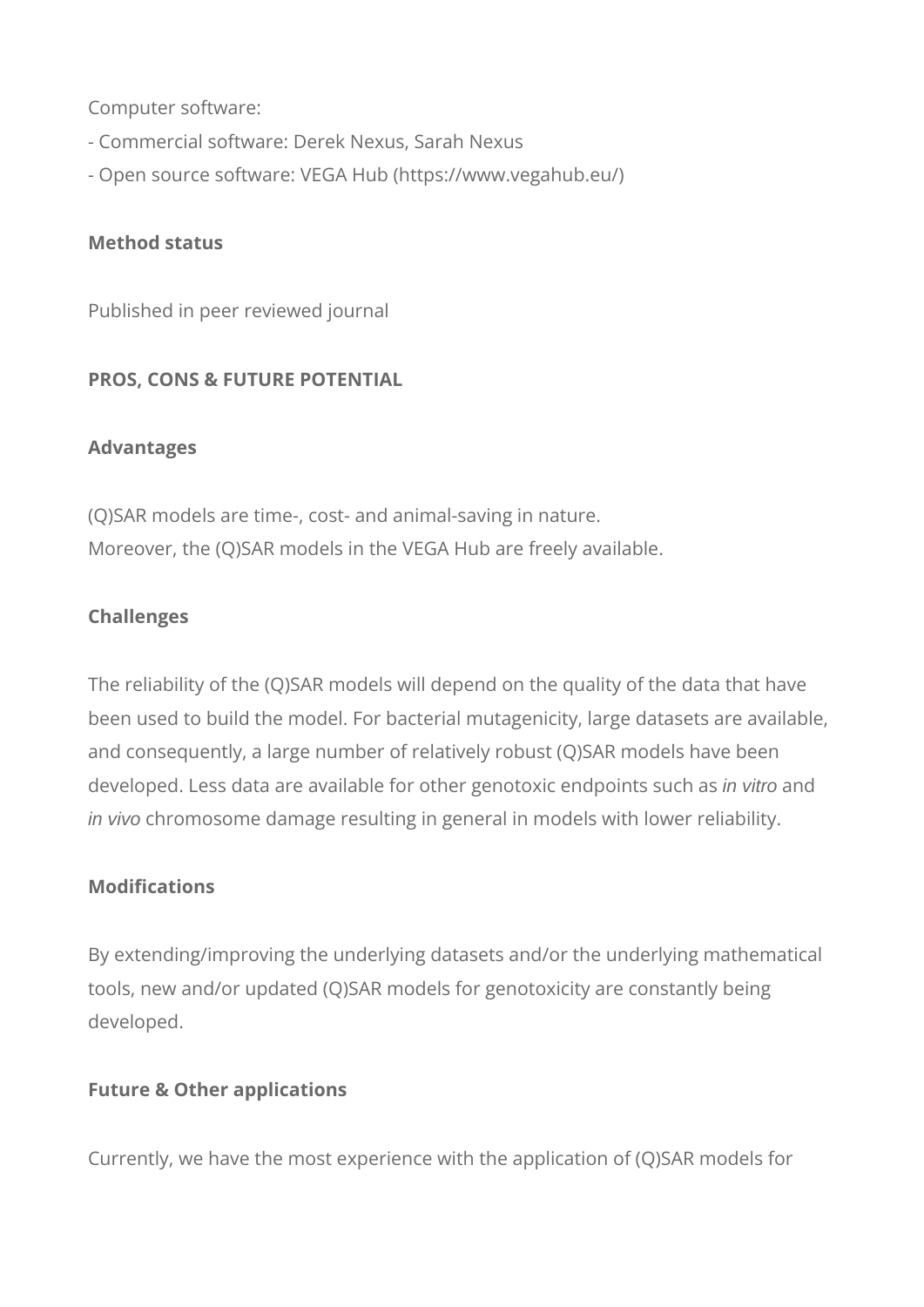genotoxicity. However, we are also exploring their use for other toxicological endpoints such as carcinogenicity and endocrine activity.

## **REFERENCES, ASSOCIATED DOCUMENTS AND OTHER INFORMATION**

## **References**

1. Baderna D, Van Overmeire I, Lavado GJ, Gadaleta D, Mertens B. In Silico Methods for Chromosome Damage. Methods Mol Biol. 2022;2425:185-200. doi: 10.1007/978-1- 0716-1960-5 8. PMID: 35188633.

2. Barhdadi S, Mertens B, Van Bossuyt M, Van De Maele J, Anthonissen R, Canfyn M, Courselle P, Rogiers V, Deconinck E, Vanhaecke T. Identification of flavouring substances of genotoxic concern present in e-cigarette refills. Food Chem Toxicol. 2021 Jan;147:111864. doi: 10.1016/j.fct.2020.111864. Epub 2020 Nov 18. PMID: 33217530.

3. Van Bossuyt M, Raitano G, Honma M, Van Hoeck E, Vanhaecke T, Rogiers V, Mertens B, Benfenati E. New QSAR models to predict chromosome damaging potential based on the in vivo micronucleus test. Toxicol Lett. 2020 Sep 1;329:80-84. doi: 10.1016/j.toxlet.2020.04.016. Epub 2020 Apr 29. PMID: 32360788.

4. Van Bossuyt M, Van Hoeck E, Vanhaecke T, Rogiers V, Mertens B. Prioritizing substances of genotoxic concern for in-depth safety evaluation using non-animal approaches: The example of food contact materials. ALTEX. 2019;36(2):215-230. doi: 10.14573/altex.1810011. Epub 2018 Nov 28. PMID: 30488084.

5. Van Bossuyt M, Van Hoeck E, Raitano G, Vanhaecke T, Benfenati E, Mertens B, Rogiers V. Performance of In Silico Models for Mutagenicity Prediction of Food Contact Materials. Toxicol Sci. 2018 Jun 1;163(2):632-638. doi: 10.1093/toxsci/kfy057. PMID: 29579255.

6. Van Bossuyt M, Van Hoeck E, Vanhaecke T, Rogiers V, Mertens B. Safeguarding human health using in silico tools? Arch Toxicol. 2017 Jul;91(7):2705-2706. doi: 10.1007/s00204-017-1931-z. Epub 2017 Feb 8. PMID: 28180947.

7. Ates G, Raitano G, Heymans A, Van Bossuyt M, Vanparys P, Mertens B, Chesne C, Roncaglioni A, Milushev D, Benfenati E, Rogiers V, Doktorova TY. In silico tools and